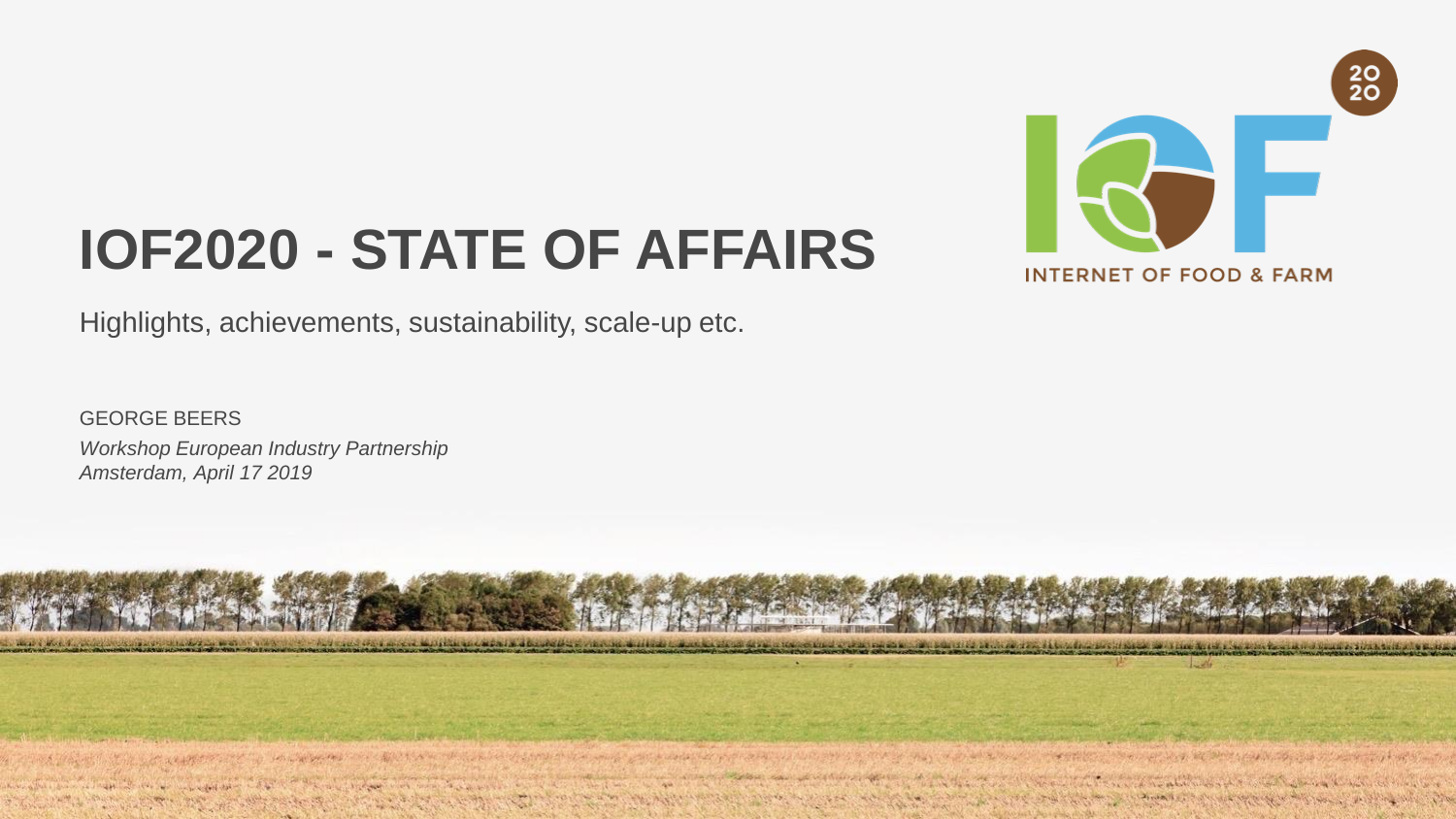### **PROJECT OBJECTIVES**

**IoF2020 fosters a large -scale uptake of IoT in the European farming and food sector. In brief, it aims to:**

- 1. Demonstrate the business case of IoT for a large number of application areas in farming and food sector;
- 2. Integrate and reuse available IoT technologies by exploiting open infrastructures and standards;
- 3. Ensure user acceptability of IoT solutions in farming and food sector by addressing user needs, including security, privacy and trust issues;
- 4. Ensure the sustainability of IoT solutions beyond the project by validating the related business models and setting up an IoT ecosystem for large scale uptake.



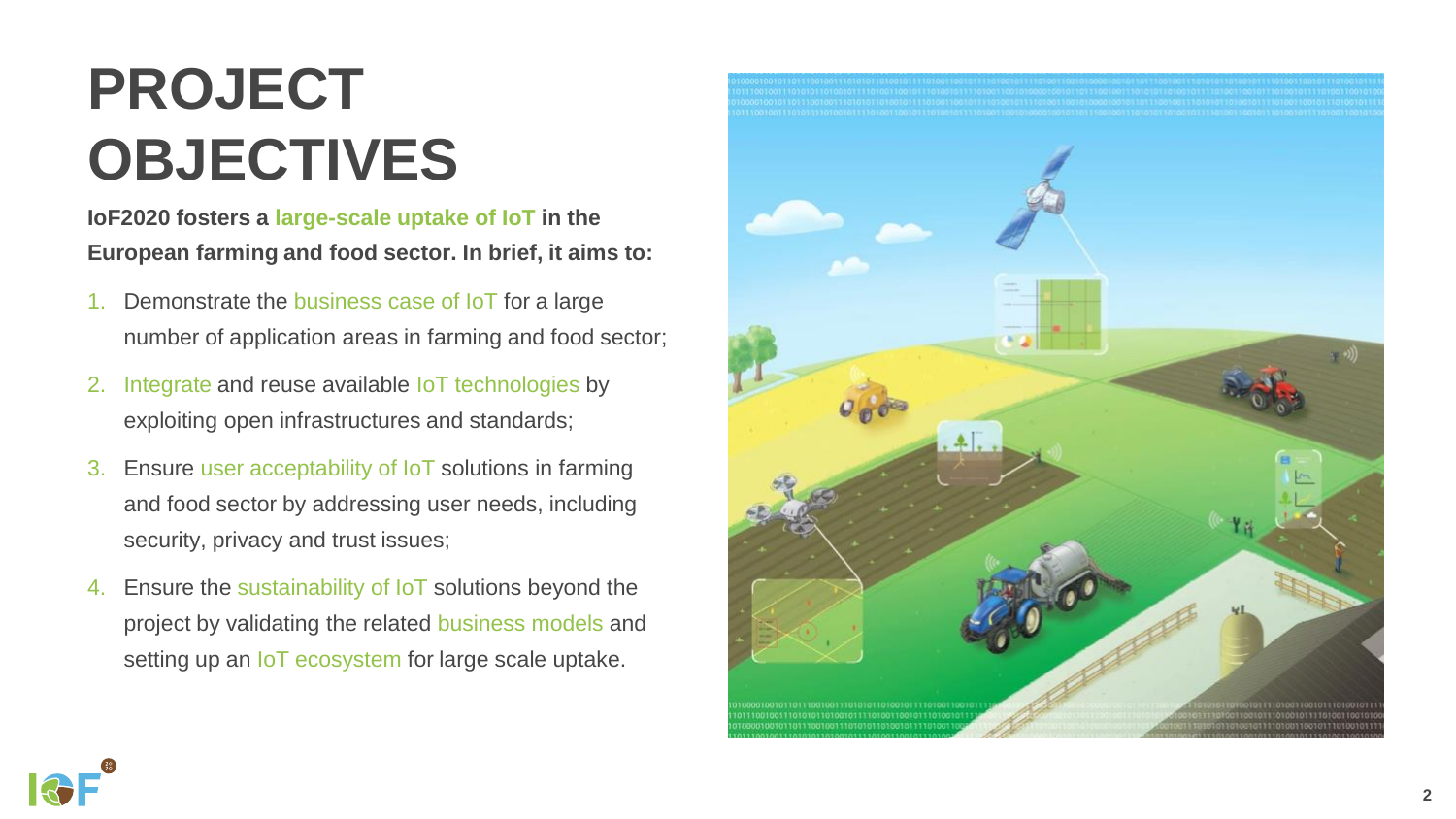# **IOF2020 IN BRIEF**





**116 PARTNERS ORGANISATIONS**

**28 COUNTRIES**

**4 YEARS** Start = January 2017



**€35 MILLION BUDGET** (€30 million co-funded under EU H2020 programme)

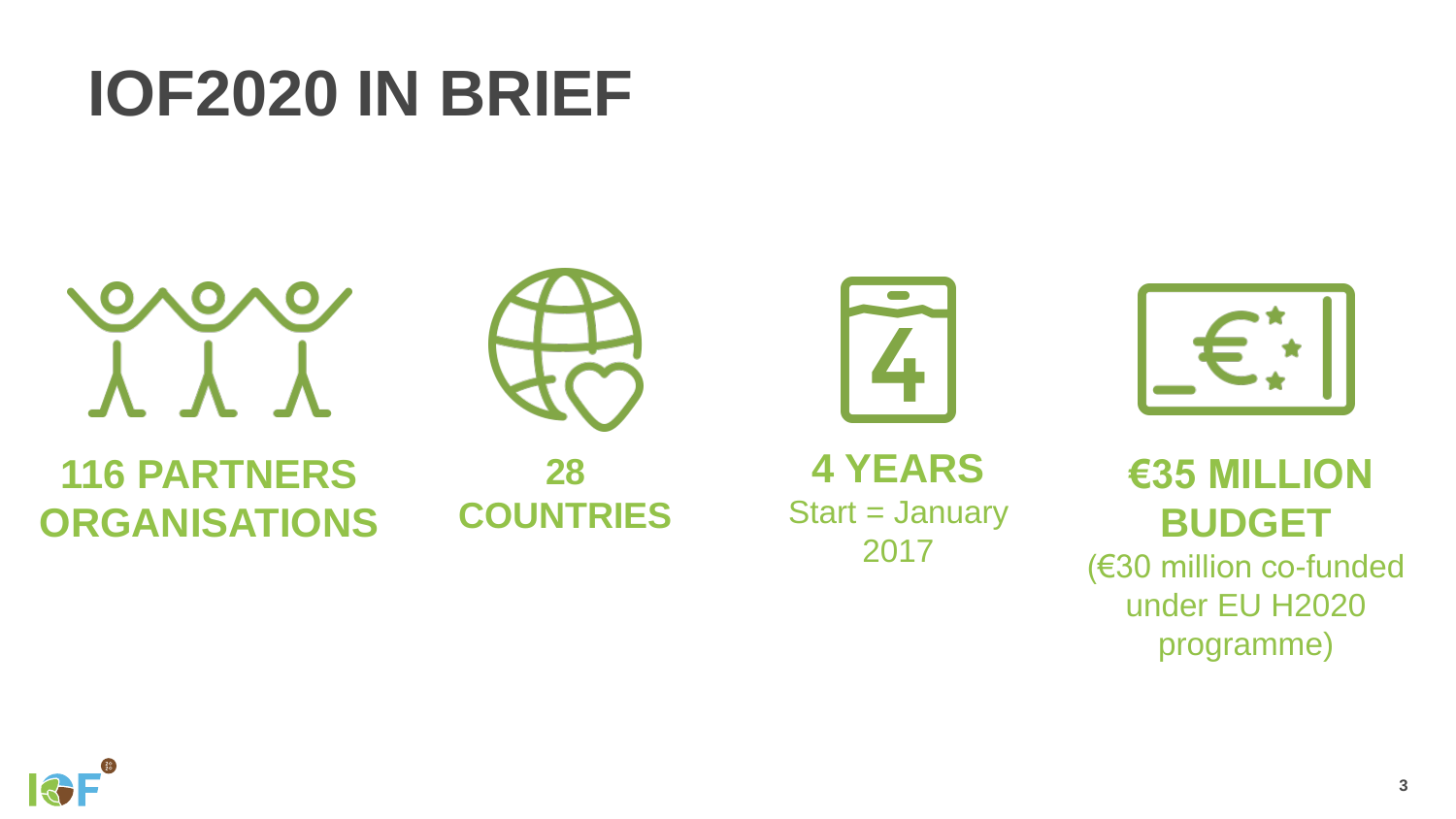## **5 TRIALS, 33 USE CASES**

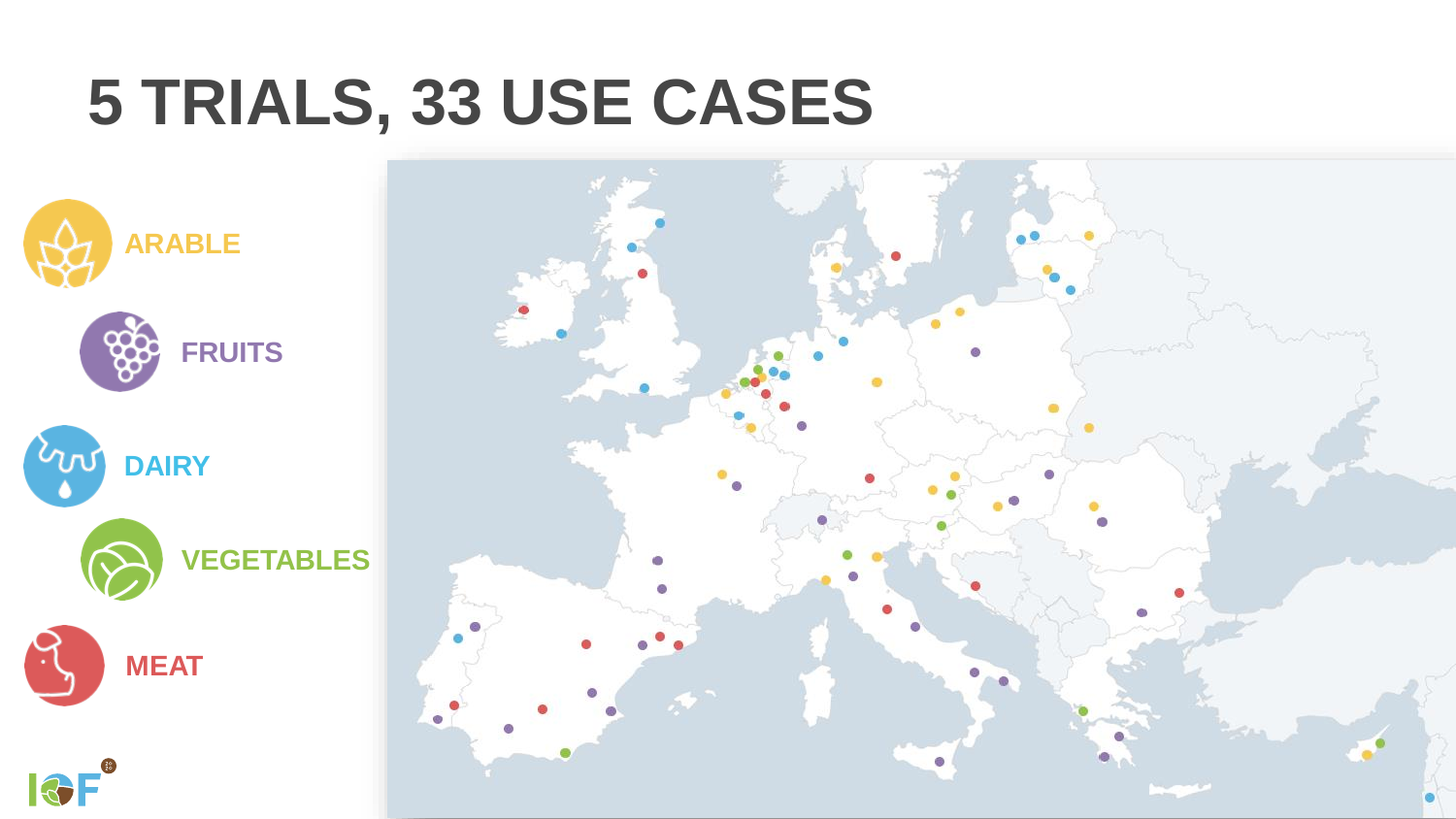# **TRIALS & USE CASES**

#### A MULTI-ACTOR APPROACH



Infrastructure providers



IoT integrators





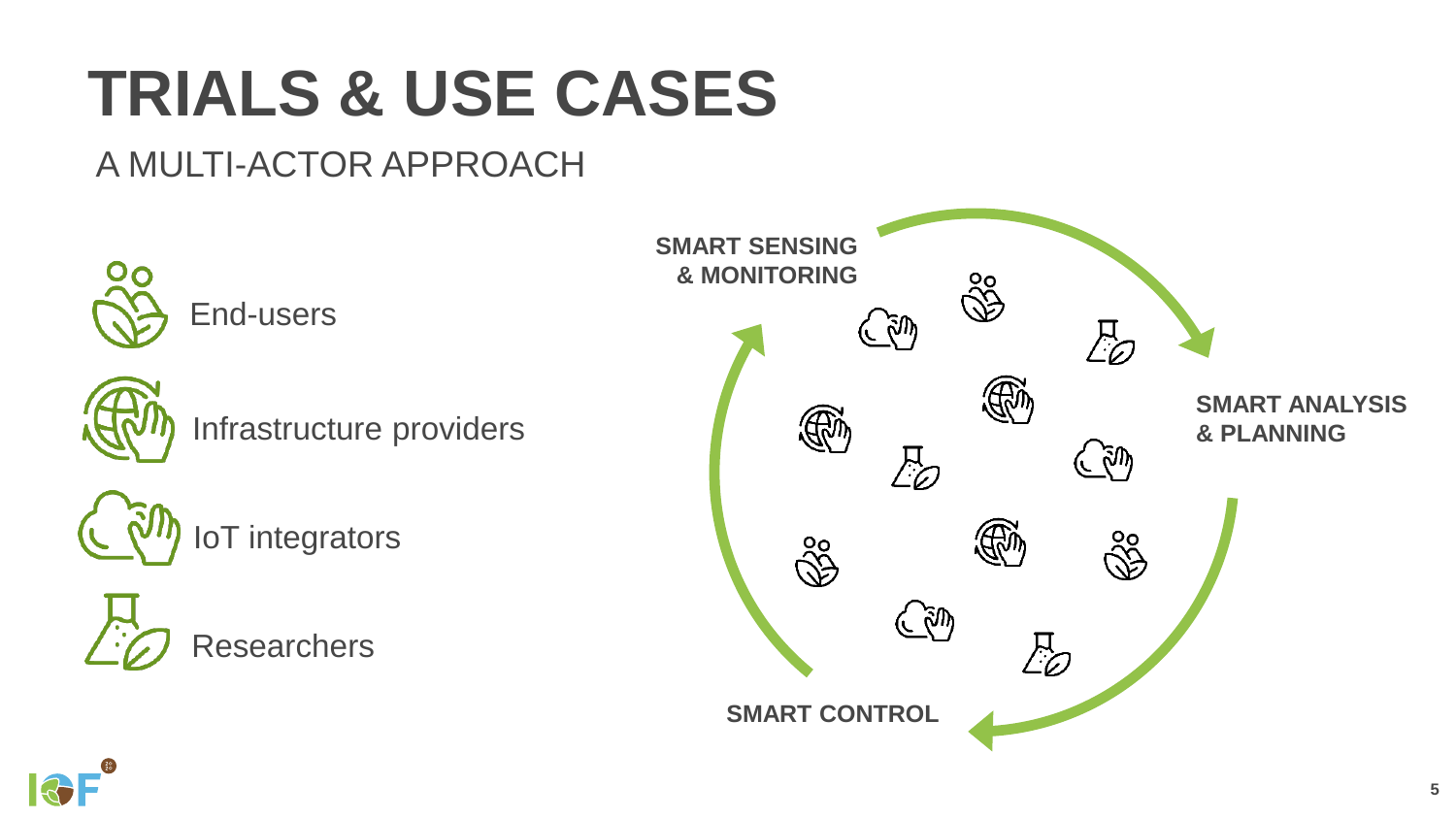### **TRIAL & USES CASES METHODOLOGY LEAN APPROACH**



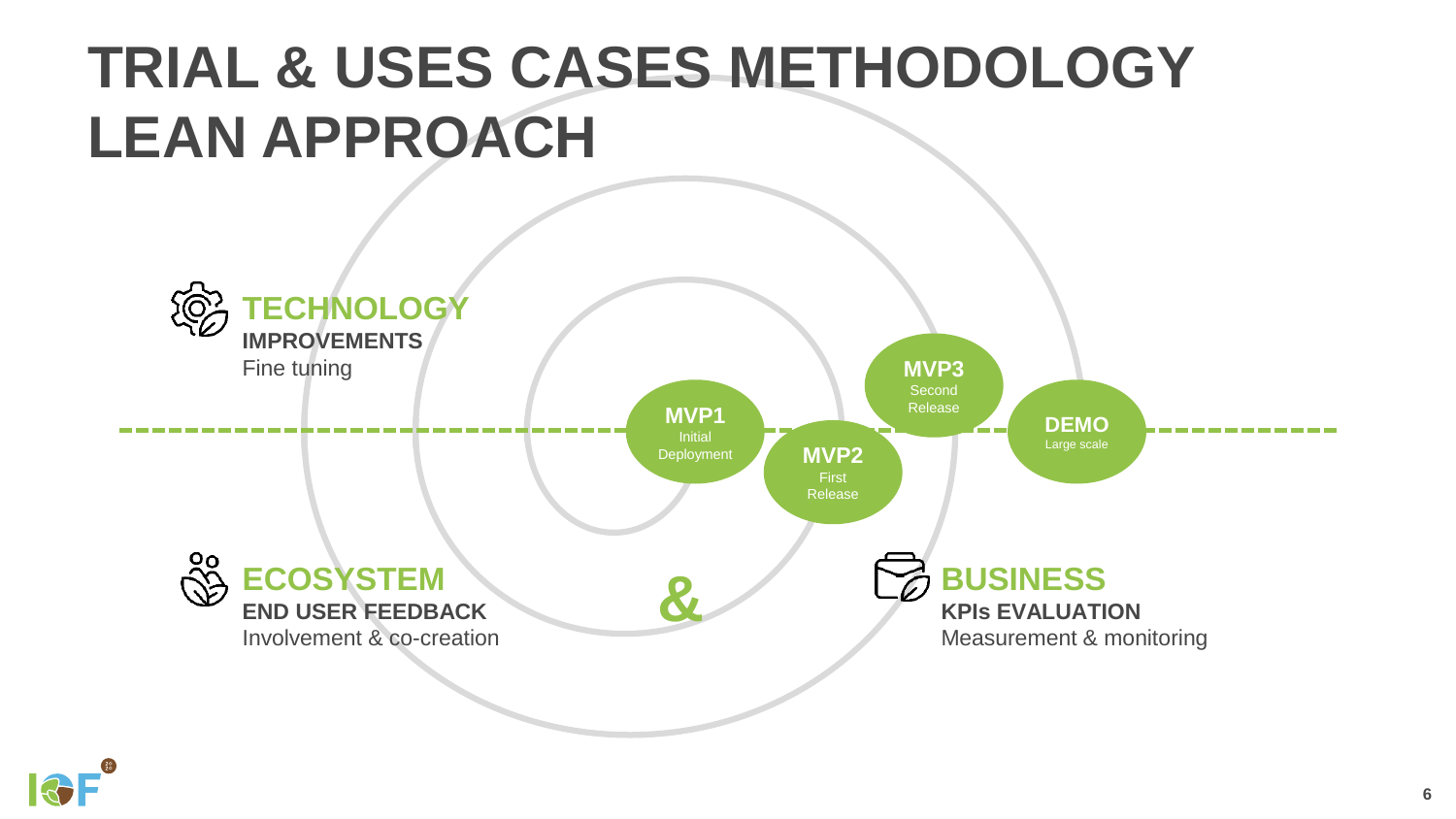#### **TECHNICAL / ARCHITECTURAL APPROACH**

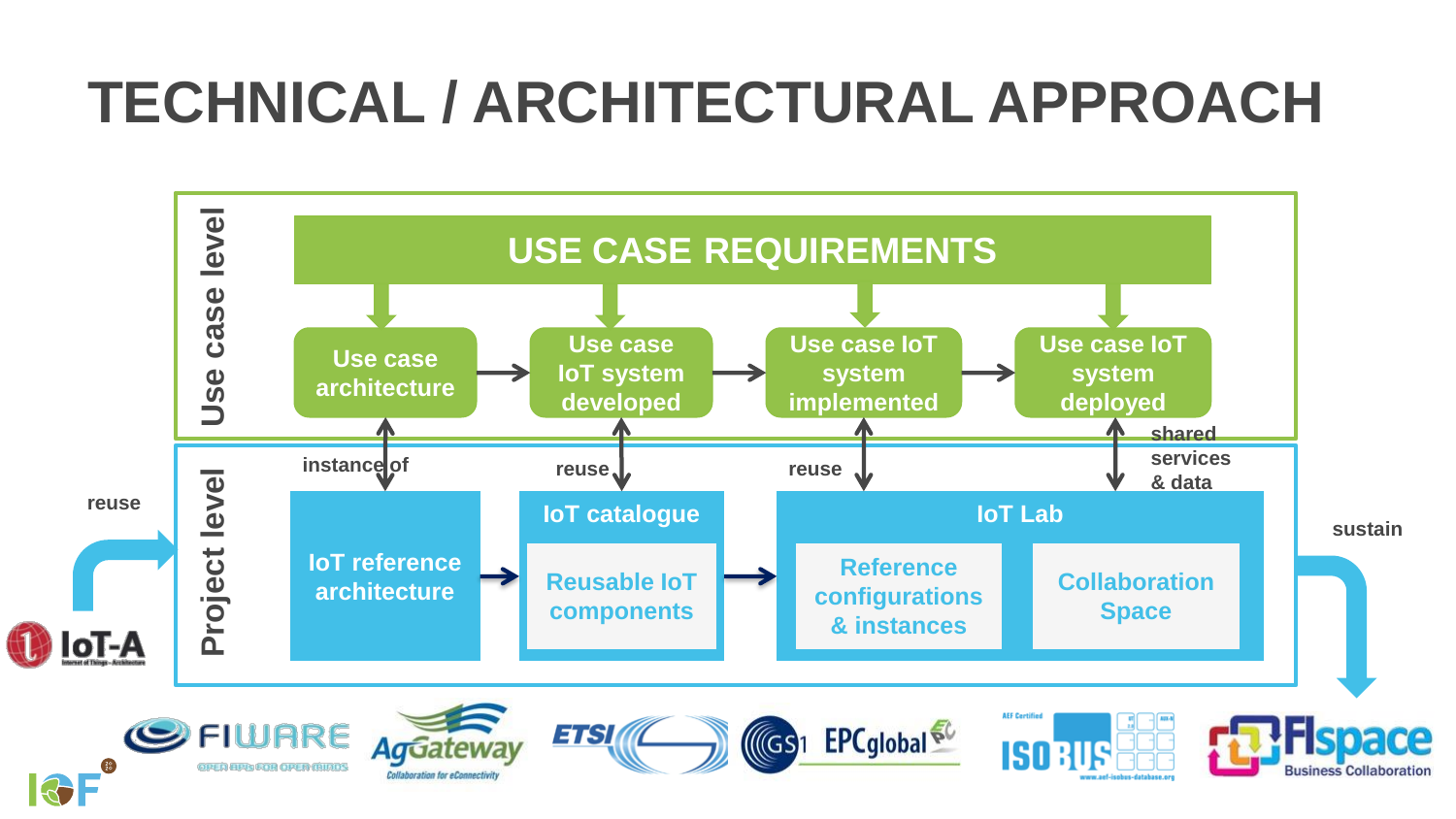# **PROGRES**

- Highlights:
	- Launch of Catalogue Re-usable components
	- 2 start-up partners successful
	- Cooperation machine builders
- Achievements:
	- 17 Use cases in MVP2+
	- Lively Annual Partner Events → cooperation between UCs
	- Open Call 14 new Use cases
	- Reputation in the AgriFood domain

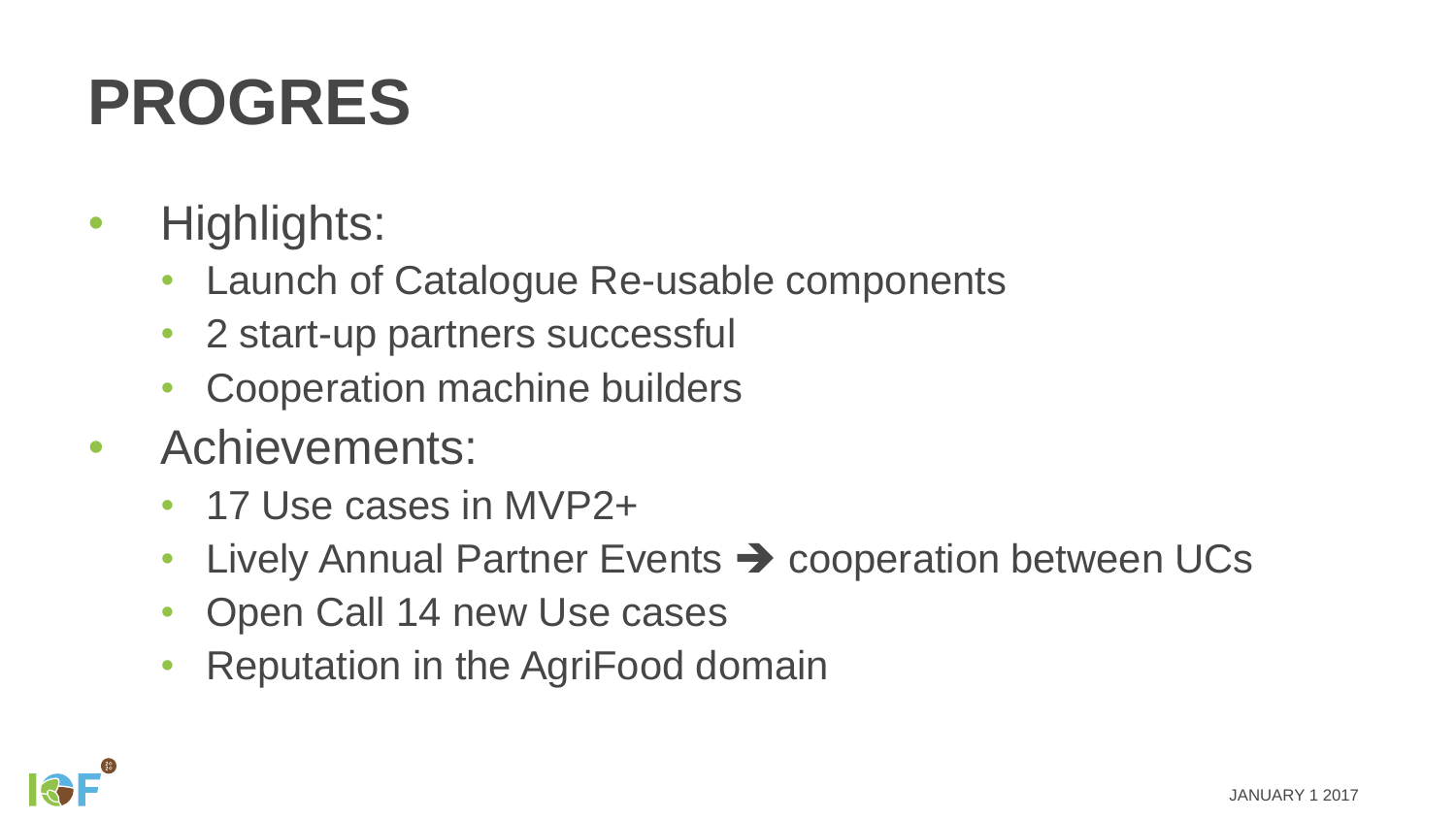# **STANDARDIZATION**

- Horizontal & Vertical Agri-Chain integration
	- Diverse groups of stakeholders
	- Usually not 1 dominant player
	- Heterogeneous system, with diverse field of interest
- Smart Farm Management Systems: open approach
	- Fiware roots
	- Common information models easing interoperability
	- Data publication and marketplace platforms based on open standards
- Mapping of RAMI4.0 to the functional view of the IoT Architecture Reference Model

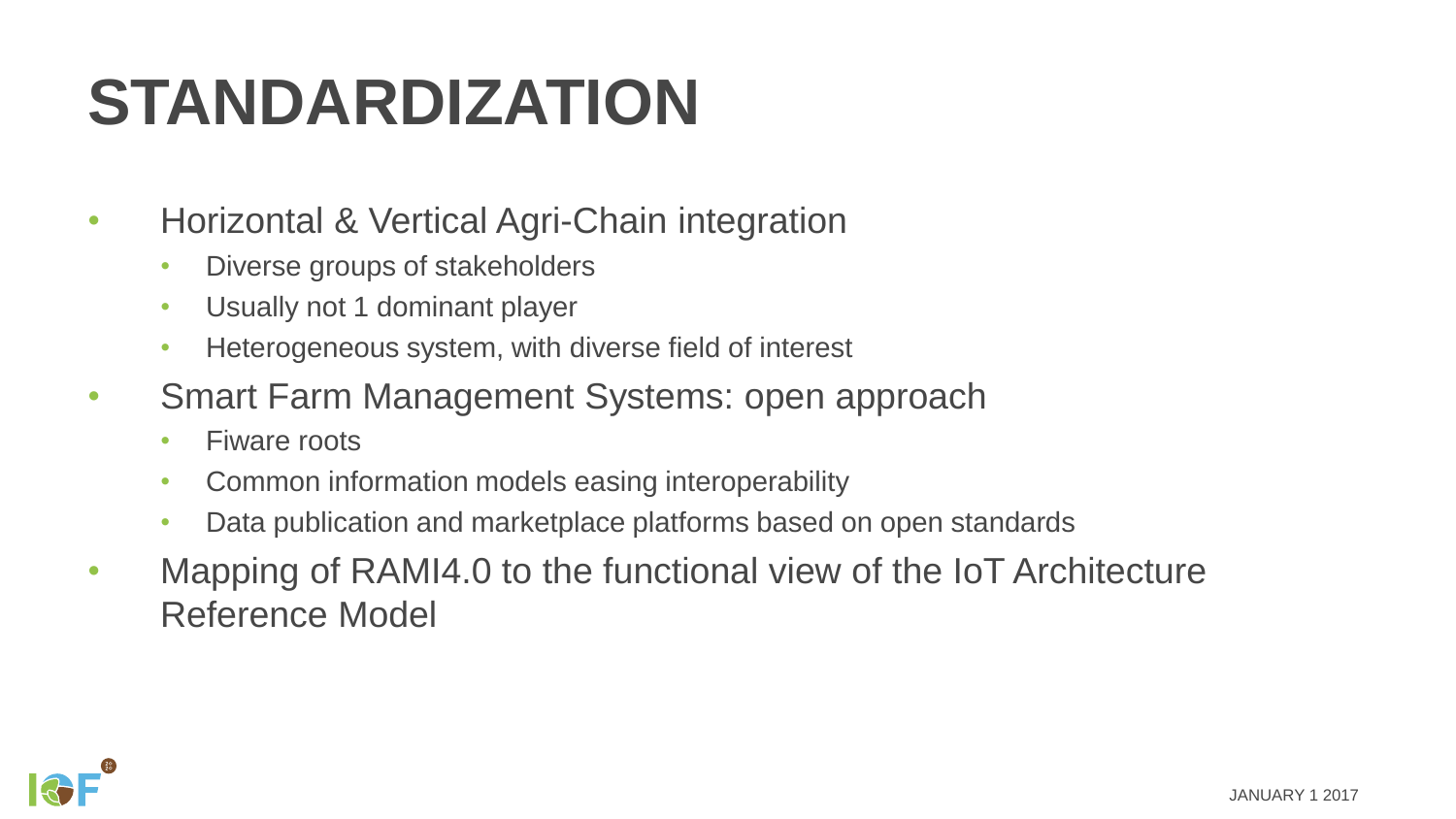# **SUSTAINABILITY**

- Focus in time:
	- Year 1 Focus on Technology
	- Year 2 Focus on Business
	- Year 3 Focus on Demonstration convincing stakeholders
	- Year 4 Focus on Sustainability
- SmartAgriHubs
	- Dissemination and regional outreach
	- Re-usable services (IoF-WPs  $\rightarrow$  SAH DIHs)

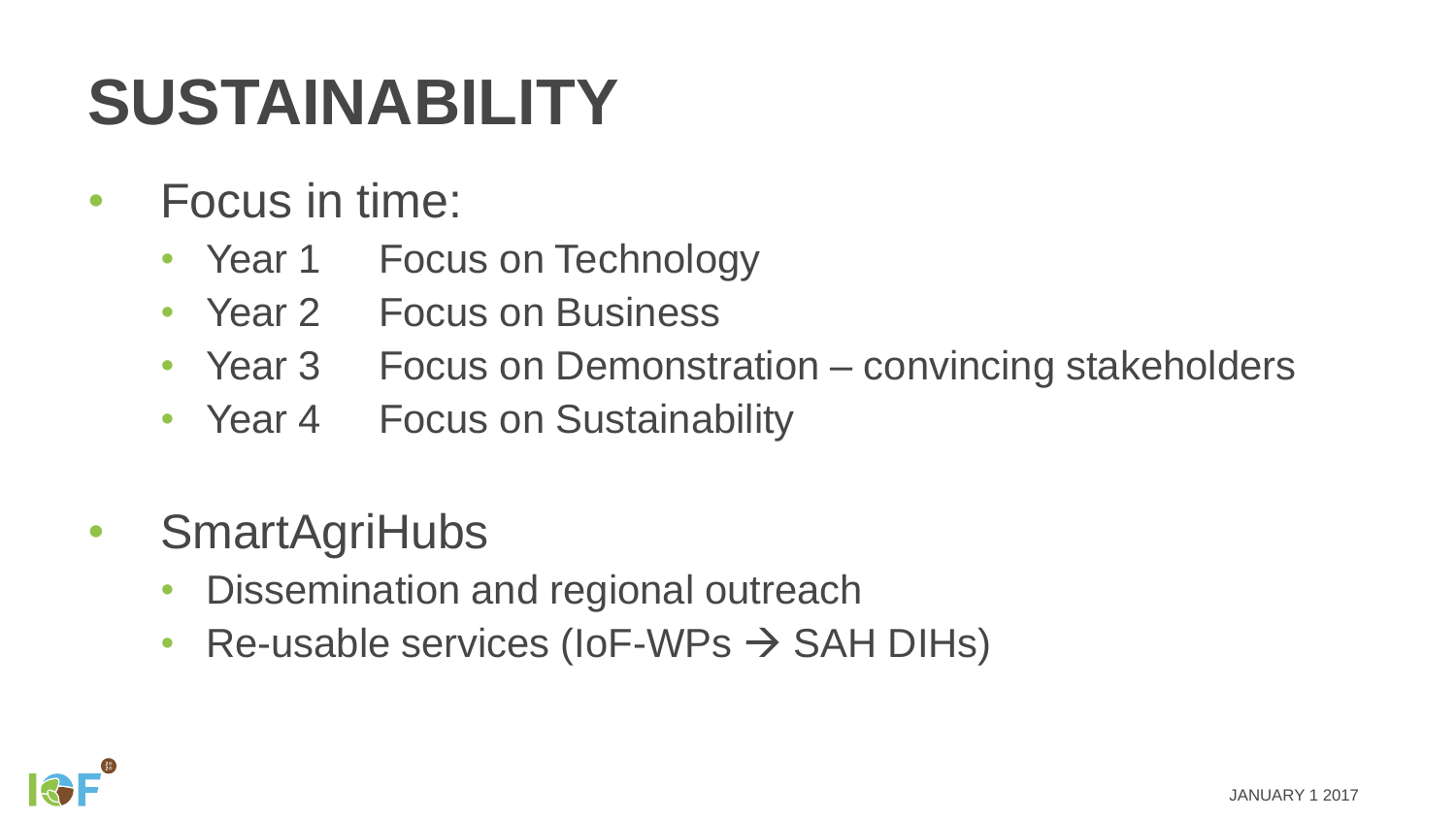### **GAPS**

• Demonstration skills

• Data Market Places

• Broadband coverage in Rural Area

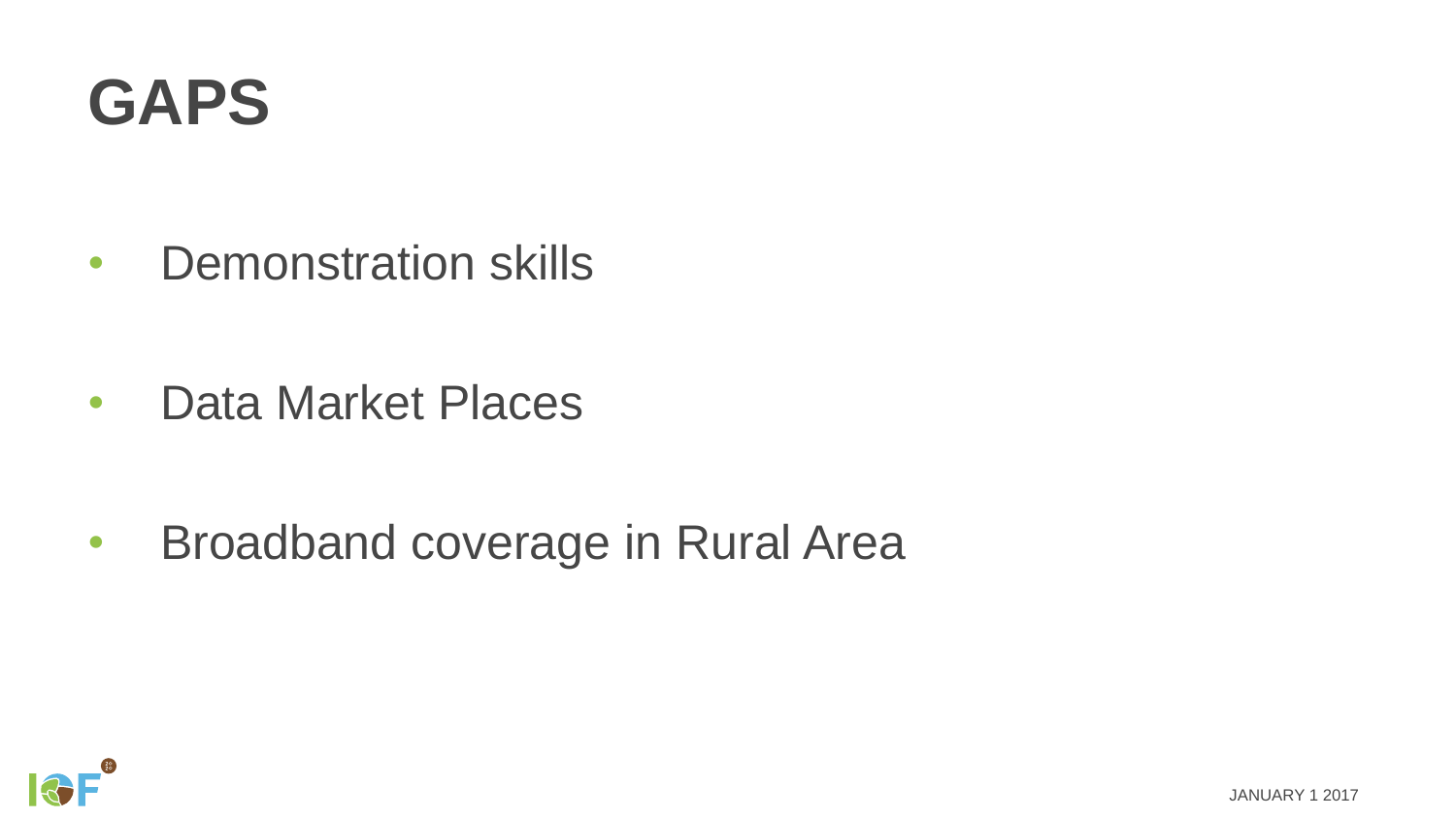# **STAY-TUNED VIA**

- Website: [www.iof2020.eu](http://www.iof2020.eu/)
- Twitter: [@IoF2020](https://twitter.com/IoF2020)
- Facebook: **IoF2020** Æ.
- LinkedIn: [IoF2020](https://www.linkedin.com/company/iof2020/)
- Newsletter subscription & contact: [communications@iof2020.eu](mailto:communications@iof2020.eu)